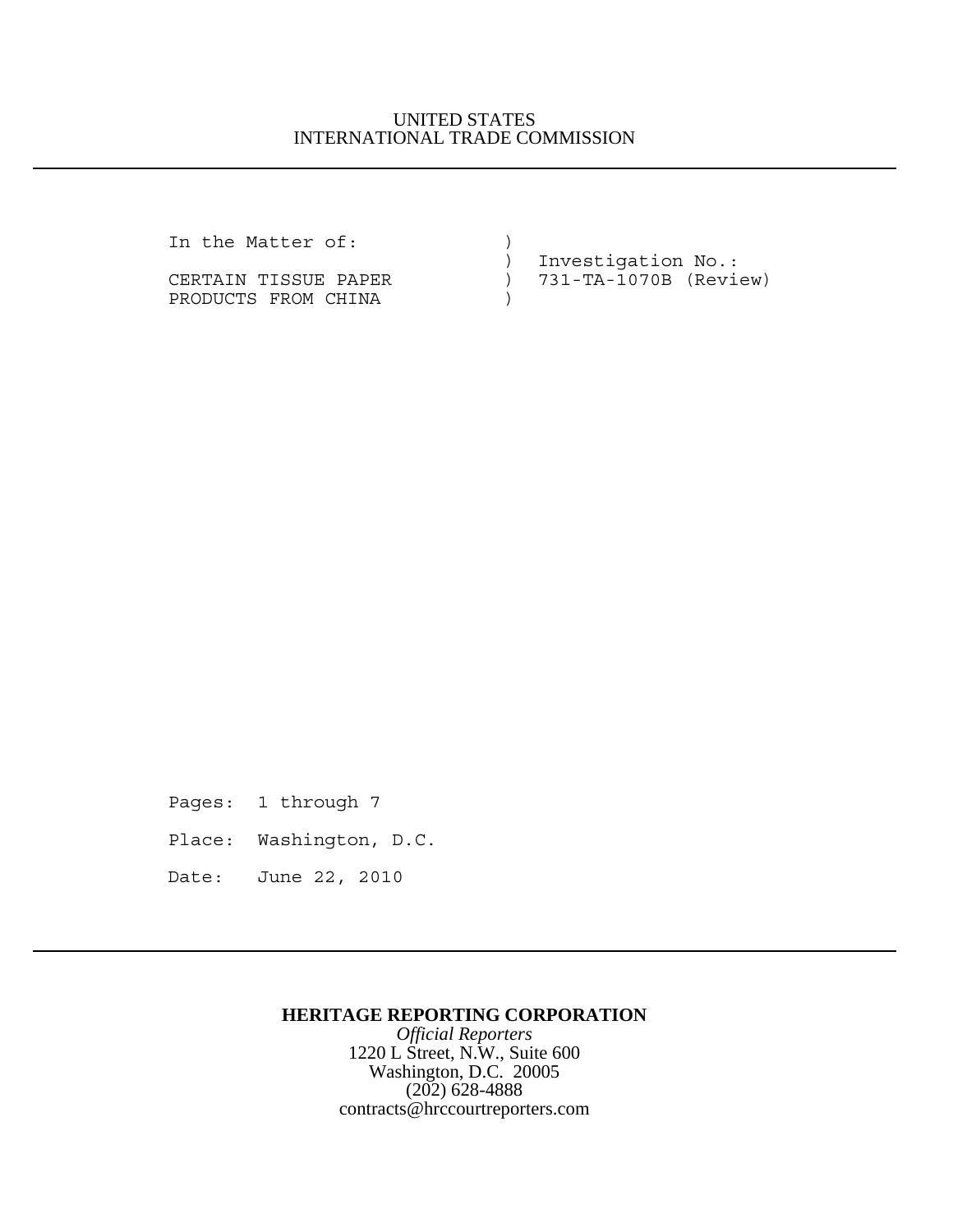THE UNITED STATES INTERNATIONAL TRADE COMMISSION

| In the Matter of:    |                           |
|----------------------|---------------------------|
|                      | Investigation No.:        |
| CERTAIN TISSUE PAPER | $) 731-TA-1070B$ (Review) |
| PRODUCTS FROM CHINA  |                           |

Tuesday, June 22, 2010

Room No. 101 U.S. International Trade Commission 500 E Street, S.W. Washington, D.C.

The Commission meeting commenced, pursuant to Notice, at 9:30 a.m., before the Commissioners of the United States International Trade Commission, the Honorable DEANNA TANNER OKUN, Chairman, presiding.

APPEARANCES:

On behalf of the International Trade Commission:

Commissioners:

DEANNA TANNER OKUN, CHAIRMAN CHARLOTTE R. LANE, COMMISSIONER DANIEL R. PEARSON, COMMISSIONER SHARA L. ARANOFF, COMMISSIONER IRVING A. WILLIAMSON, COMMISSIONER DEAN A. PINKERT, COMMISSIONER

> Heritage Reporting Corporation (202) 628-4888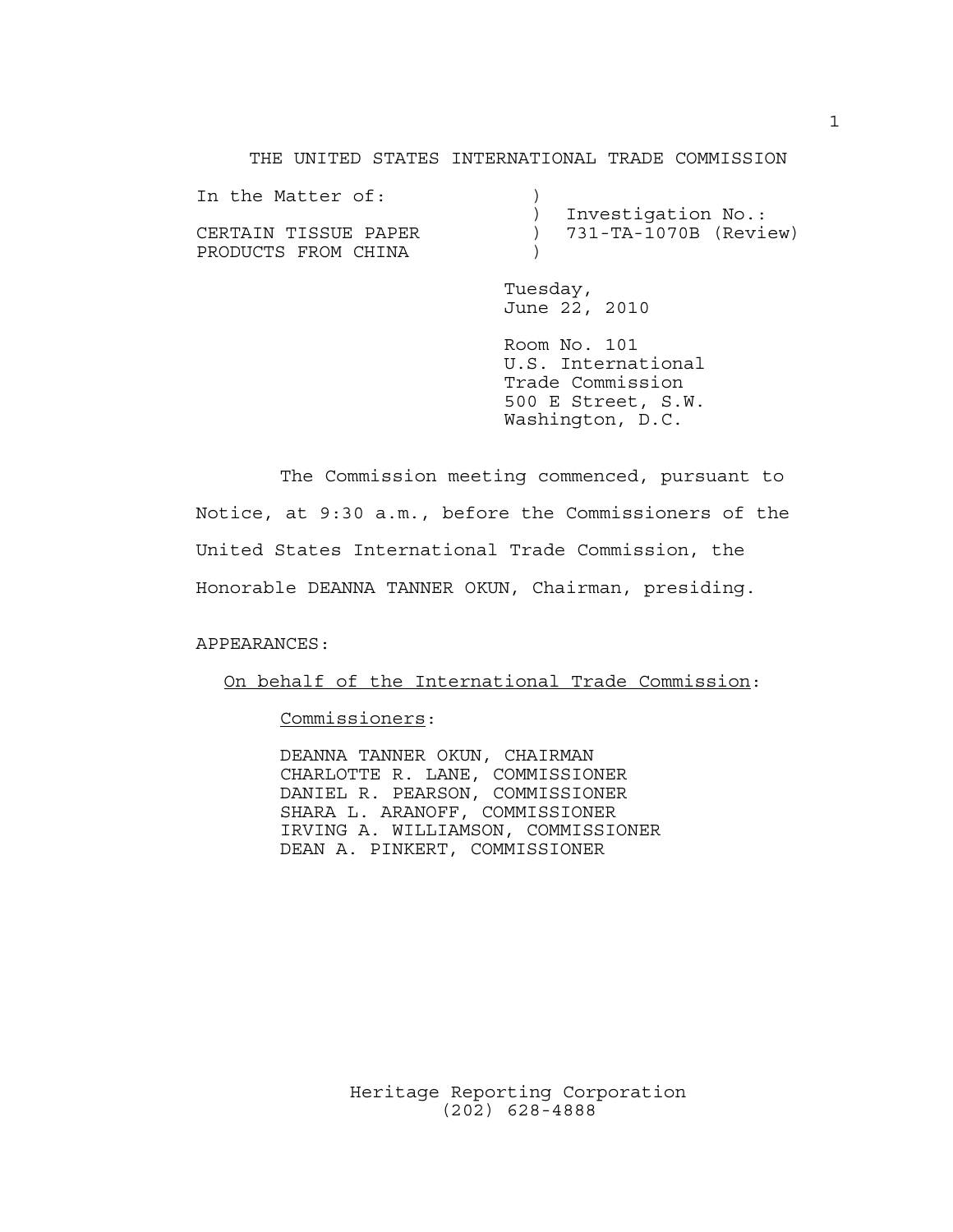Staff:

MARILYN R. ABBOTT, SECRETARY TO THE COMMISSION BILL BISHOP, HEARINGS AND MEETINGS COORDINATOR KEYSHA MARTINEZ, INVESTIGATOR ALBERT GOETZL, INTERNATIONAL TRADE ANALYST MARK REES, ATTORNEY DOUGLAS CORKRAN, SUPERVISORY INVESTIGATOR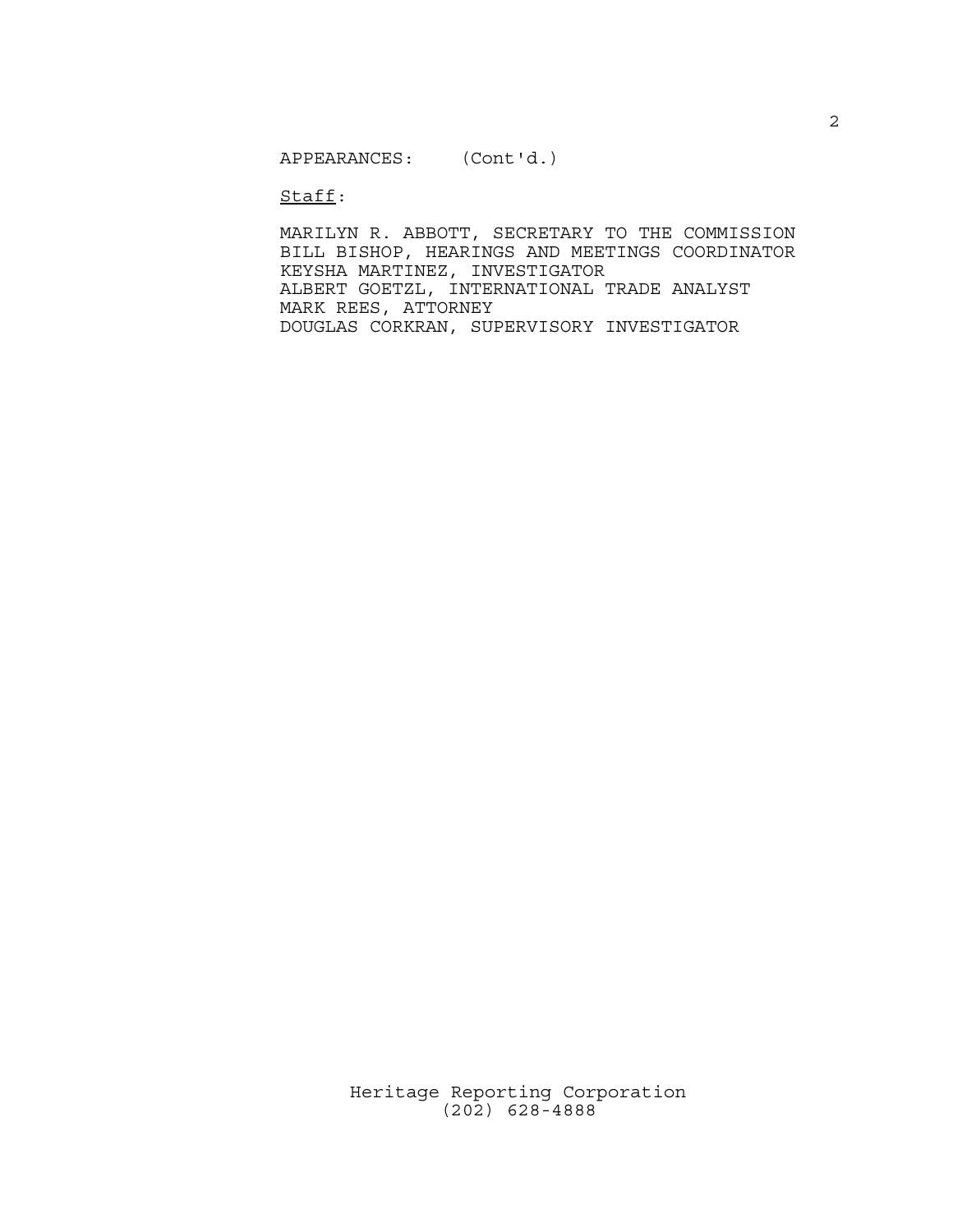## $\underline{\texttt{I}} \underline{\texttt{N}} \underline{\texttt{D}} \underline{\texttt{E}} \underline{\texttt{X}}$

| AGENDA FOR FUTURE MEETING: NONE                                                                   | 4 |
|---------------------------------------------------------------------------------------------------|---|
| MINUTES: NONE                                                                                     | 4 |
| RATIFICATION LIST: NONE                                                                           | 4 |
| INV. NO. 731-TA-1070B (REVIEW) (CERTAIN TISSUE<br>PAPER PRODUCTS FROM CHINA) -- BRIEFING AND VOTE | 4 |
| OUTSTANDING ACTION JACKETS: NONE                                                                  |   |

Heritage Reporting Corporation (202) 628-4888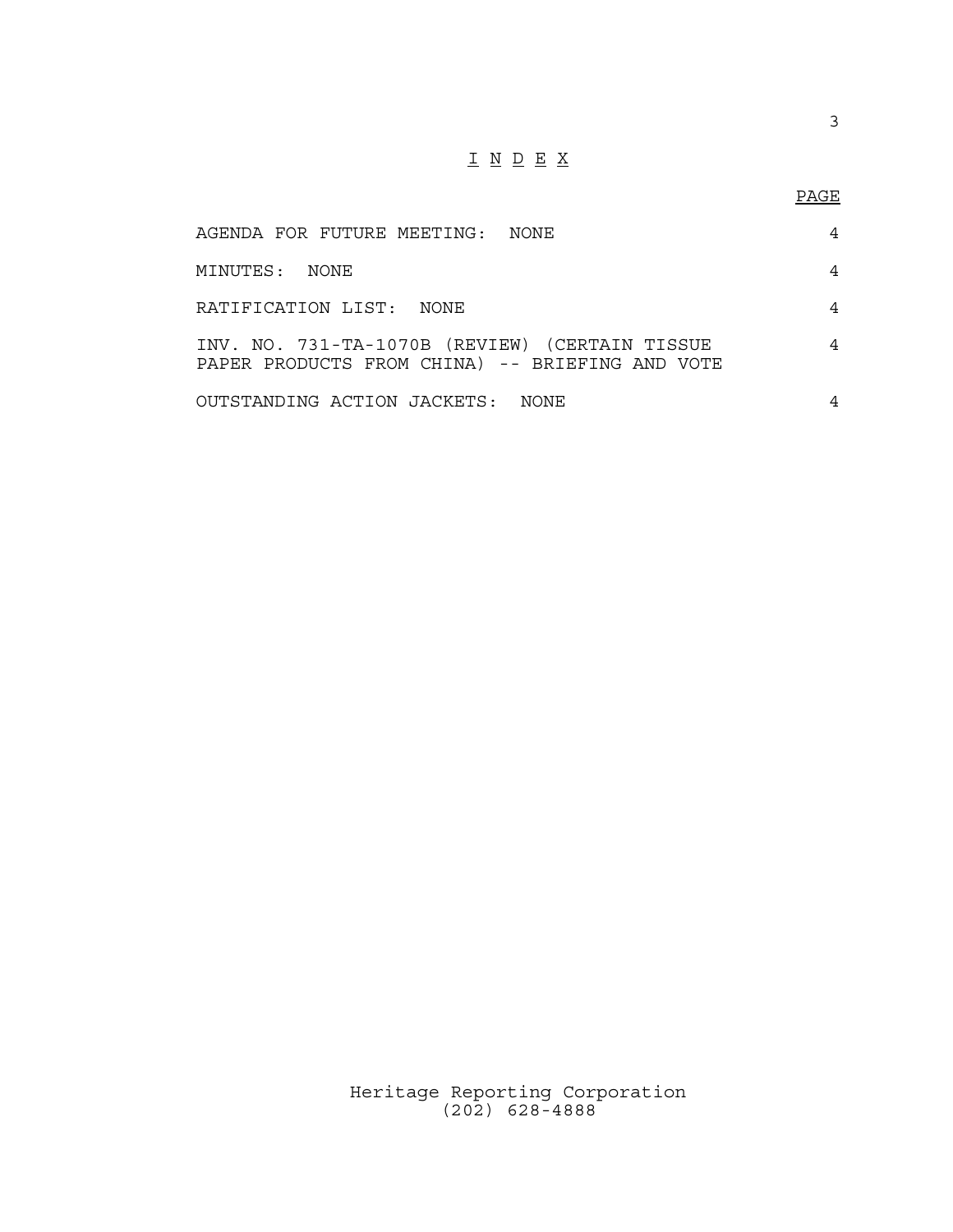| 1  | $\underline{P} \underline{R} \underline{O} \underline{C} \underline{E} \underline{E} \underline{D} \underline{I} \underline{N} \underline{G} \underline{S}$ |
|----|-------------------------------------------------------------------------------------------------------------------------------------------------------------|
| 2  | (9:30 a.m.)                                                                                                                                                 |
| 3  | CHAIRMAN OKUN: Good morning. Welcome to                                                                                                                     |
| 4  | this meeting of the U.S. International Trade                                                                                                                |
| 5  | Commission.                                                                                                                                                 |
| 6  | I understand there is no agenda for future                                                                                                                  |
| 7  | meetings, no outstanding action jackets, minutes or                                                                                                         |
| 8  | other action to consider.                                                                                                                                   |
| 9  | We will now turn to the briefing and vote in                                                                                                                |
| 10 | Investigation No. 731-TA-1070B (Review), Certain                                                                                                            |
| 11 | Tissue Paper Products From China.                                                                                                                           |
| 12 | Good morning and welcome to Mr. Corkran and                                                                                                                 |
| 13 | the other members of the staff. Does any Commissioner                                                                                                       |
| 14 | have questions for the staff?                                                                                                                               |
| 15 | (No response.)                                                                                                                                              |
| 16 | CHAIRMAN OKUN: Are there any additions or                                                                                                                   |
| 17 | corrections to the staff report?                                                                                                                            |
| 18 | MR. CORKRAN: Douglas Corkran, Office of                                                                                                                     |
| 19 | Investigations. Thank you, Chairman Okun.<br>Staff                                                                                                          |
| 20 | proposes that the staff report on the subject review                                                                                                        |
| 21 | be revised in accordance with Memorandum INV-HH-062                                                                                                         |
| 22 | dated June 11, 2010. Staff has no further revisions.                                                                                                        |
| 23 | CHAIRMAN OKUN: Is there any objection to                                                                                                                    |
| 24 | approval of the staff report as revised?                                                                                                                    |
| 25 | (No response.)                                                                                                                                              |
|    | Heritage Reporting Corporation                                                                                                                              |

(202) 628-4888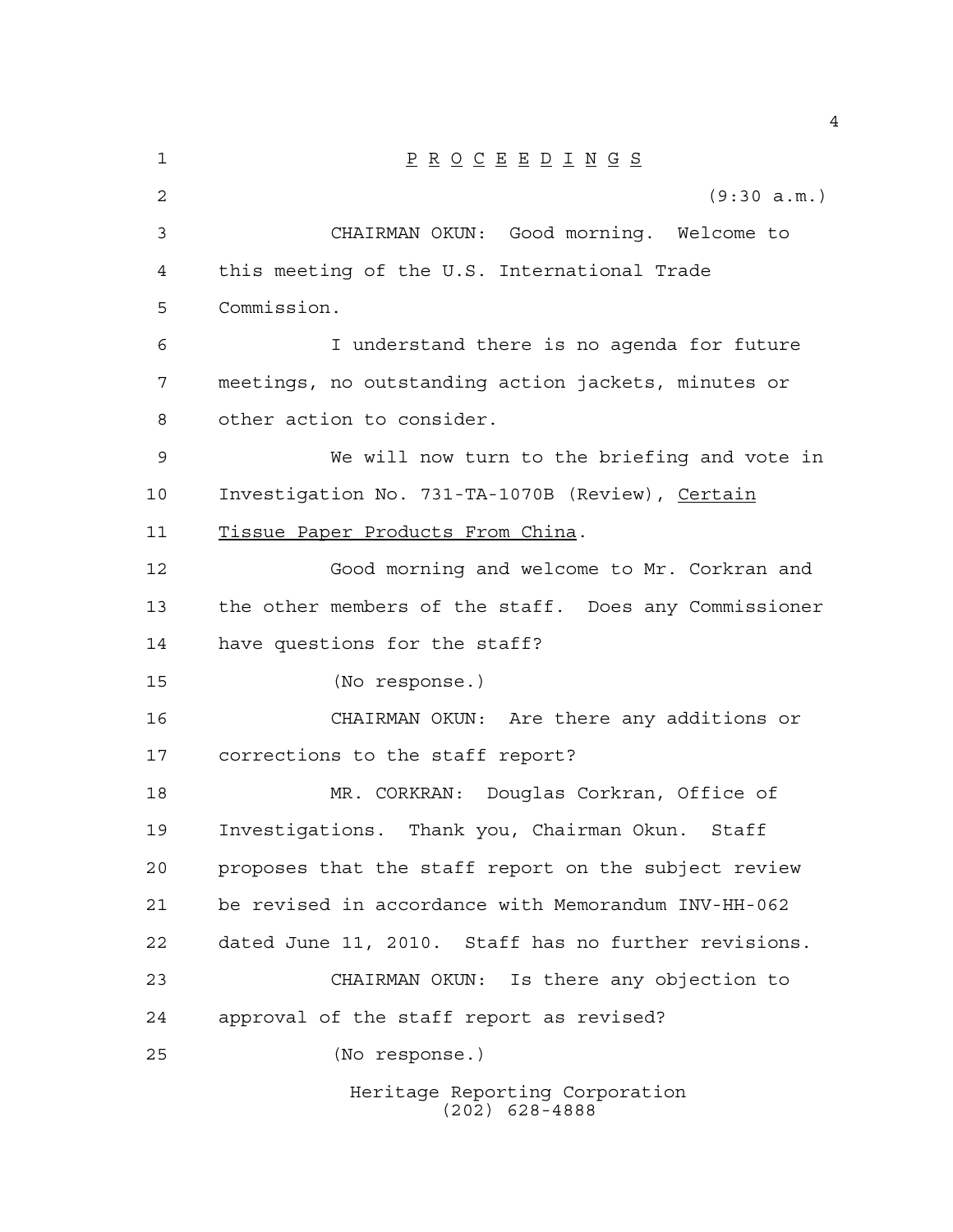CHAIRMAN OKUN: Hearing none, it is approved. Madam Secretary, will you please call the roll? MS. ABBOTT: Commissioner Williamson? COMMISSIONER WILLIAMSON: I vote in the affirmative. 8 MS. ABBOTT: Commissioner Pearson? COMMISSIONER PEARSON: I find two domestic like products, bulk tissue paper and consumer tissue paper. I vote in the affirmative regarding bulk tissue paper. I vote in the negative regarding consumer tissue paper. MS. ABBOTT: Commissioner Pinkert? COMMISSIONER PINKERT: I vote in the affirmative. MS. ABBOTT: Commissioner Okun? CHAIRMAN OKUN: I find two domestic like products, bulk tissue paper and consumer tissue paper. I vote in the affirmative regarding bulk tissue paper. I vote in the negative regarding consumer tissue paper. MS. ABBOTT: Commissioner Aranoff? COMMISSIONER ARANOFF: I vote in the affirmative.

Heritage Reporting Corporation (202) 628-4888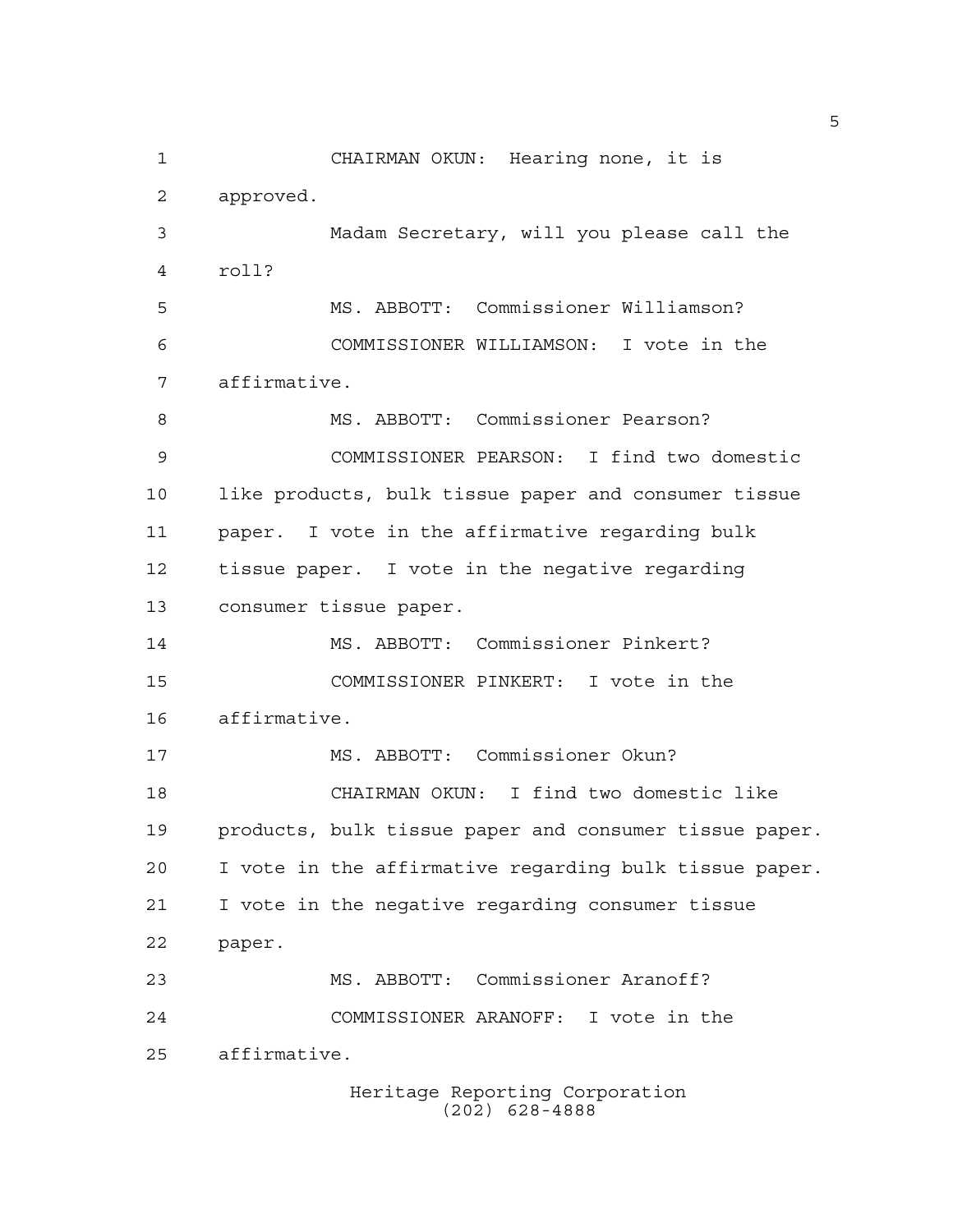MS. ABBOTT: Commissioner Lane? COMMISSIONER LANE: I vote in the affirmative. MS. ABBOTT: Madam Chairman, the Commission has reached an affirmative determination. CHAIRMAN OKUN: Thank you, Madam Secretary. Further information regarding this determination will be in the press release. Commissioners' opinions are currently scheduled to be transmitted to the Department of Commerce on or before July 1, 2010. Thank you again to all staff who participated in this investigation. Seeing no other business before the Commission, this meeting is adjourned. (Whereupon, at 9:34 a.m., the Commission meeting in the above-entitled matter was concluded.) // //  $20 /$  $21 /$  $22 / /$  $23 / /$  $24 /$ //

Heritage Reporting Corporation (202) 628-4888